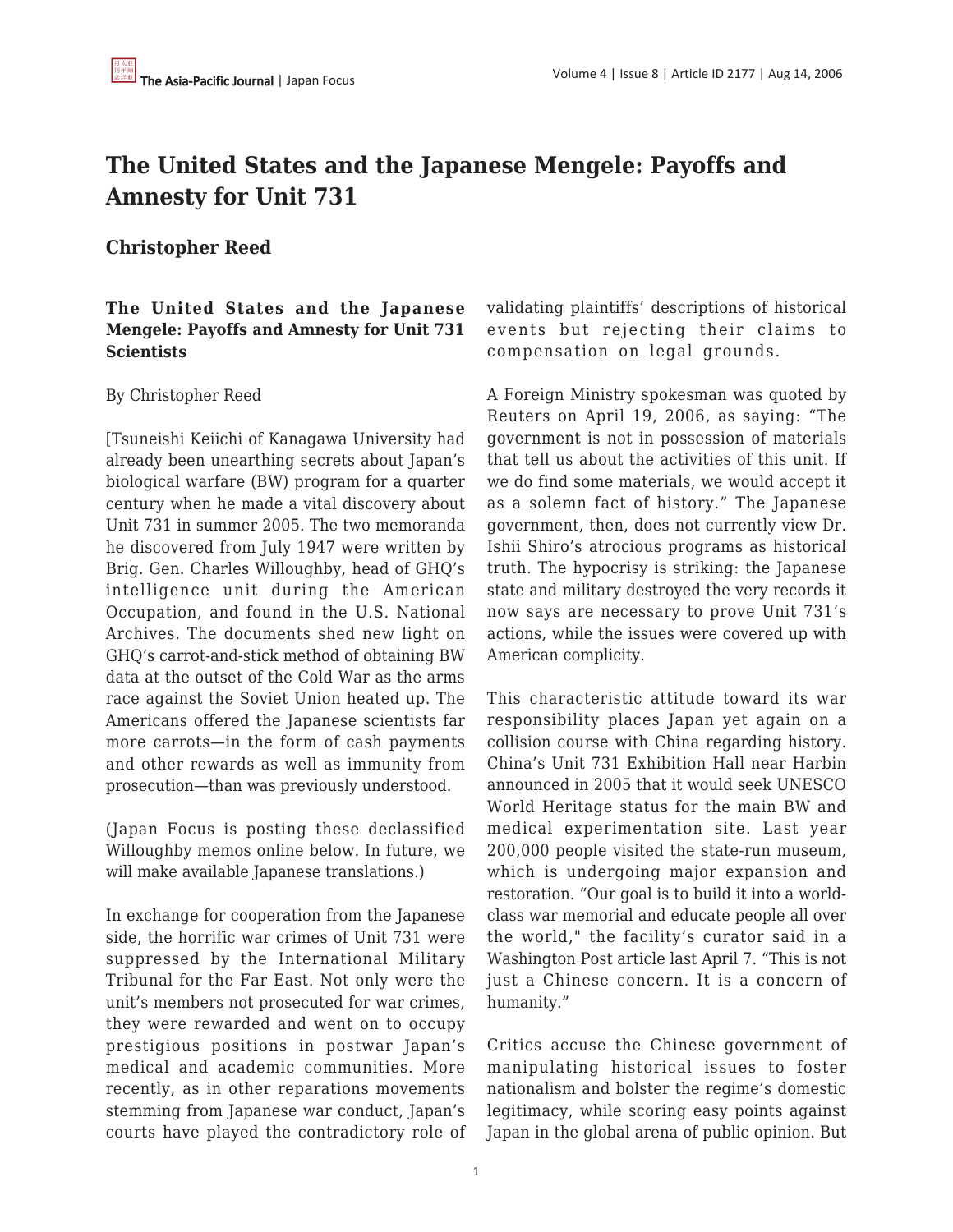it was Japan, not China, which carried out the biological terror of Unit 731 and continues to evade accountability for it today—with more than a little help from its American ally.

We invite readers to examine ongoing Japan Focus coverage of the efforts by Chinese, Korean and other victims to secure justice through the courts and other venues in related cases involving forced labor, the military comfort women, and the Nanjing Massacre among others. We thank Yasuhara Keiko for translation into Japanese of the US archival documents. –William Underwood ]

Everyone has heard of Auschwitz, but what about Pingfan? This Japanese germ warfare headquarters and laboratory in Manchuria, northern China, did not hold as many victims, but atrocities committed there were physically worse than in the Nazi concentration camp, and lasted much longer.

Many people know of Dr. Josef Mengele, the Nazi SS "Angel of Death" and a physician (though not chief medical officer) at Auschwitz from 1943-45. There, he deliberately infected prisoners with deadly diseases and conducted fatal surgeries, often without anesthetic. He escaped and lived in South America undiscovered until after his death at 68 in 1979 in Brazil.

But what of Army General Dr. Ishii Shiro? He was the chief of Japan's well financed, scientifically coordinated and government approved biological warfare program from 1932-45. Ishii rose to general and supervised deliberate infection of thousands of captives with deadly diseases. He also conducted grotesque surgeries, but the unique medical specialty of Ishii and his surgical team were dissections, without anesthetic, on an estimated 3,000 live, conscious humans. In 1959, Ishii, a wealthy man, died peacefully at home in Japan at the age of 67.



Why the discrepancy of knowledge about these two monsters? After so long, why does it still matter? The answer to both questions lies in policies of secrecy and complicity that continue today. They should concern Japanese, of course, but also Americans and many others.

It is because of U.S. connivance in Japanese secrecy that Tokyo's biological war has yet to be fully disclosed. An estimated 400,000 disease deaths, almost all Chinese, remain uncompensated. Japan, unlike Germany with its commendable atonement and billions of dollars in reparations, has yet even to apologize specifically to biological war victims, let alone pay compensation for suffering from its nationally driven medical torture program.

On my desk are two documents previously marked Top Secret and dated July 1947. They show not only full U.S. participation in allowing the Japanese medical torturers who escaped to Tokyo to go free in exchange for information, but that the Pentagon actually paid them. As General Charles Willoughby, chief of U.S. Military Intelligence (known as G-2) gleefully noted to his headquarters, these pay-offs were "a mere pittance... netting the U.S. the fruit of 20 years' laboratory tests and research" in this "critically serious form of warfare."

Meanwhile, as Ishii and his cohort pocketed U.S. taxpayers' money, the Soviet Union was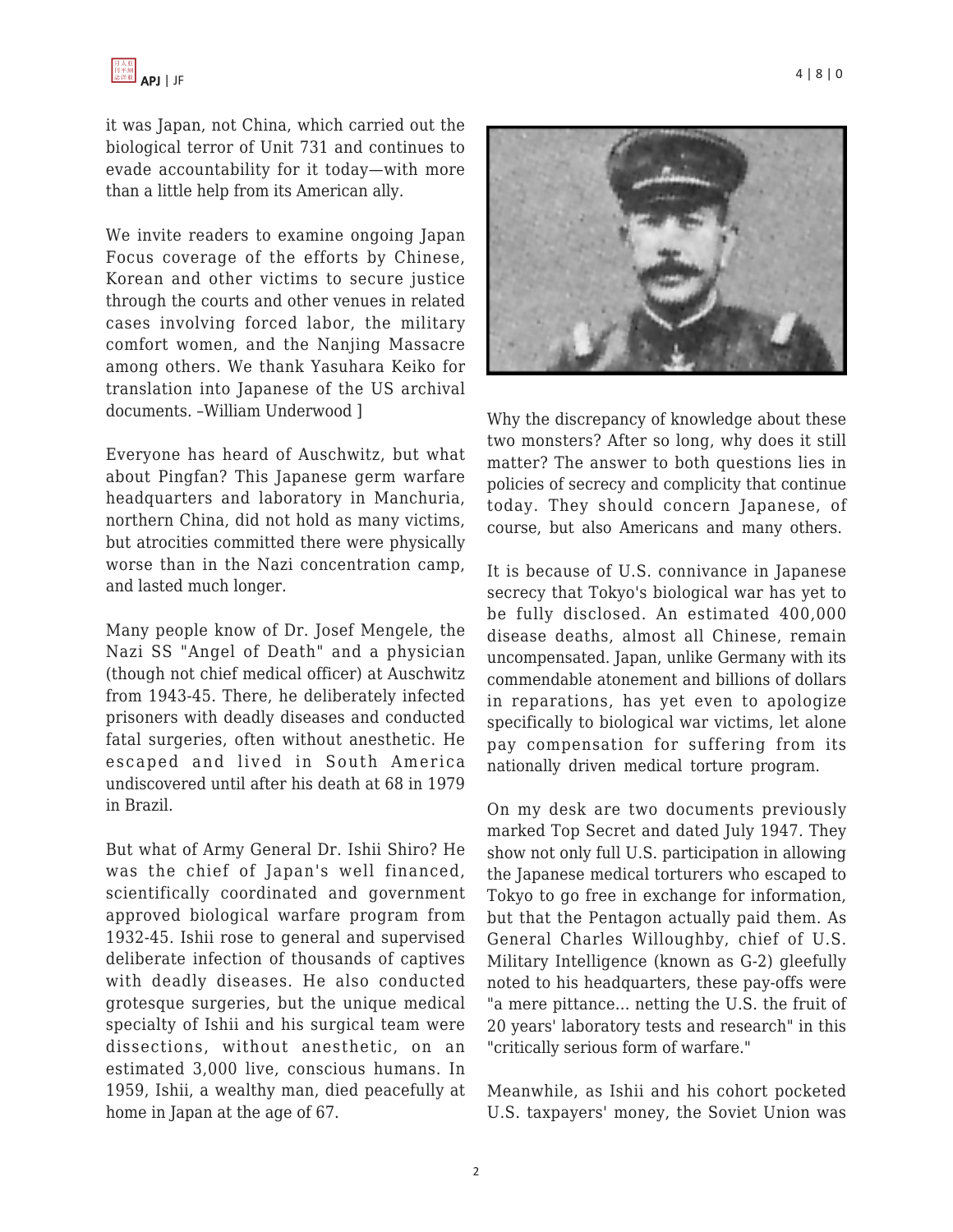preparing a criminal court hearing for 12 Japanese biowar scientists they caught at Pingfan, just after its demolition by Ishii's men.

The trial in Khabarovsk resulted in all 12 being sentenced from 2-25 years. Three years earlier, in 1946, the Soviet prosecutor had given his U.S. equivalent in Tokyo the main evidence. But nothing happened. After the Khabarovsk verdict, the Soviet newspaper Izvestia demanded Ishii's arrest and trial. General Douglas MacArthur, Japan's occupation supremo, denounced Izvestia and the trial as "false communist propaganda". Docile Western media ignored the Soviet charges. Silence then reigned for decades.

Then in 1981 American journalist John Powell, who had obtained the Khabarovsk transcript, published in the Bulletin of Atomic Scientists details of open-air germ tests on captured Chinese and Russian men, women and children. Some were bound to stakes in a large field and bombarded with anthrax. Others were subjected to germs of bubonic plague, cholera, smallpox, typhus and typhoid, and women to syphilis.



The media then headlined what it called Unit 731. This was the name of the commanding Pingfan imperial army group, and the one that became best known. But at least nine units functioned with apparently random numbers, dotted all across China and Japanese-occupied Asia. All came under the Pingfan headquarters, which had been specially constructed near the town of Harbin. Occupying 65 square kilometers, it contained 150 buildings with cinema, a swimming pool, Shinto temple, lounge, bar, and laboratories, operating theaters, and prison cells. It was serviced by its own rail branch line and had fleets of vehicles and airplanes.

During the 1981 burst of publicity, Justice B.V.A Roling, a Dutchman and the only surviving judge from the International Military Tribunal for the Far East in Tokyo, Asia's Nuremberg, complained that no word about biological warfare had been offered in evidence. He wrote: "It is a bitter experience for me to be informed now that centrally ordered Japanese war criminality of the most disgusting kind was kept secret from the court by the U.S. government."



Site of the Khabarovsk Trial

And, in an excruciating irony, he told how Chinese captives had been killed by having their livers exposed to X-rays. The world's first use of radiation against a wartime enemy was carried out by... Japan. Its biological warfare (BW) was also illegal, since all such experiments were banned by the 1925 Geneva



Remains of one of Unit 731's germ factories in Manchuria serve as a reminder of the atrocities that took place during Japan's occupation of China during World War II

General Willoughby and officials of MacArthur's Supreme Command for the Allied Powers in Tokyo had succeeded in suppressing evidence from Ishii and colleagues, but separate inquiries were made by the International Prosecution Section (IPS). Its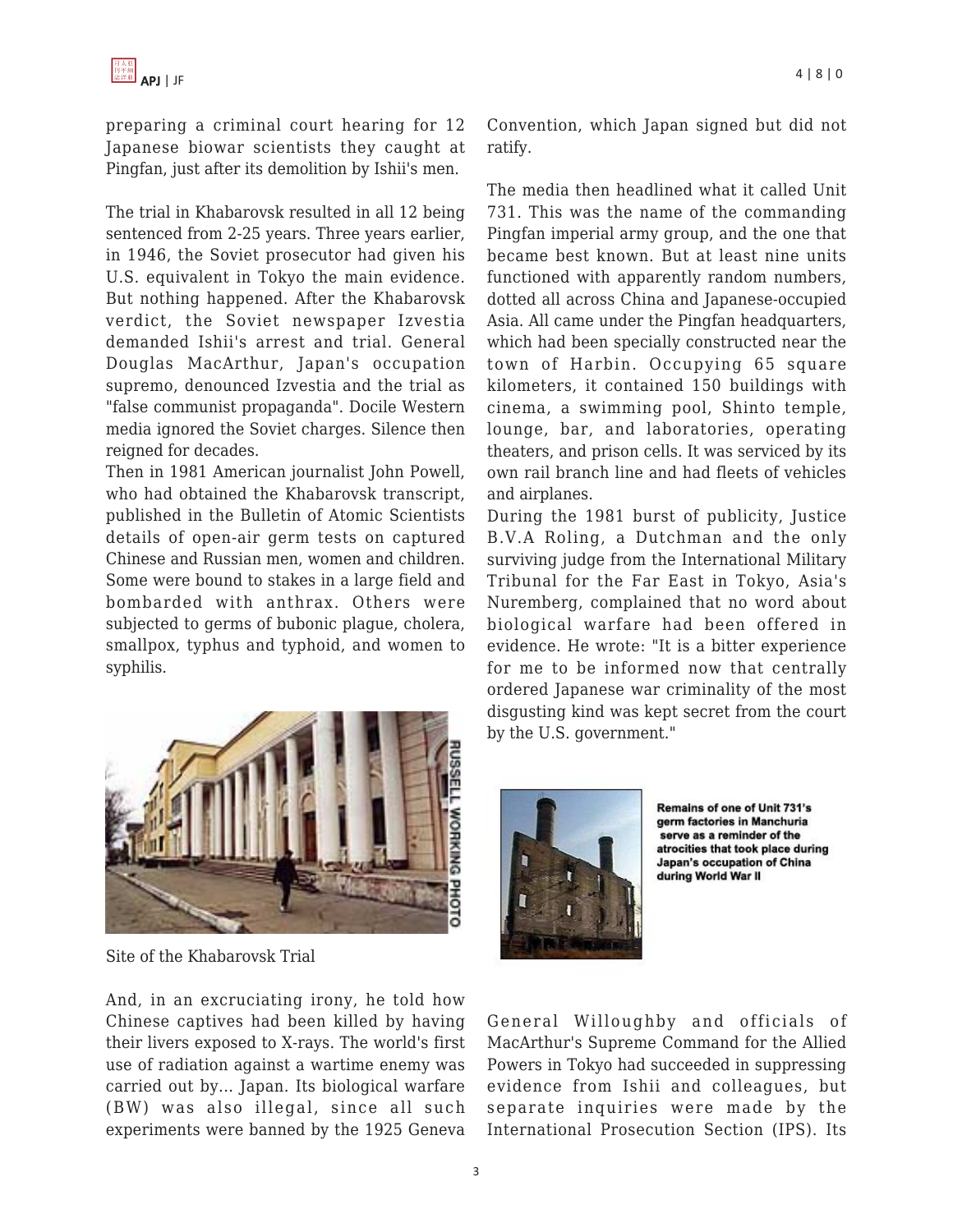lawyers gathered evidence including detailed statements from defecting Japanese bioscientists from Pingfan. The latter testified to human live vivisection, the dumping of lethal germs in Chinese water supplies and food stores, as well as aerial spraying. Yet all was silenced even though the information went to the top.

IPS documents stamped "to be read by the Commander-in-Chief U.S. forces" were sent to President Harry Truman in 1947. No word has ever emerged on what Truman thought or said about this evidence. It is one of many still unknown facts about the Japanese-American conspiracy to conceal the complete account of the Japanese bio-warfare horror.

At Fort Detrick, Maryland, the main U.S. installation for BW, records remain on file of the thousands of tissue slides, preserved organs (some labeled "American") removed from living bodies, with medical schedules and reports on perverse surgical procedures on screaming and writhing human specimens.

General Willoughby listed the five most important items providing "the greatest value in future development of the United States BW program." These included the Japanese scientists' "complete report" of "BW against man" that Willoughby described as "the only information available in world"; "field trials against Chinese" such as Powell described; using animals as "deadly bacteria conveyors" ("U.S. has done little work in this field"); and a "summary of the human experiments." The G-2 heard it all.

The general's conclusion: "Data on human experiments may prove invaluable... and Japanese may now reveal research in chemical warfare [and] death rays." Did they? We do not know.

Next came the self-praise and grumbles in which military men like to indulge. The results, said G-2, "were only obtainable through skillful psychological approach to top-flight pathologists bound by mutual oath not to incriminate each other in these disclosures. They were assisted by direct payments, payments in-kind (food, miscellaneous gift items, entertainment), hotel bills, and board (in areas of search for buried evidence, etc.). All of these actions did not amount to more than 150/200,000 Yen." This amounted to only \$2,000 at today's exchange rates, but substantially more in terms of its value in the Japanese economy of the time.

Then came the grumbles. The "pittance" in funds came from the military intelligence department's budget, but this was now restricted. Willoughby wrote to his boss in Washington D.C., General S.J. Chamberlin: "We shall find it successively more difficult to induce these people to disclose information" without more money. He mentioned "unanimous protests" from the spooks against "the absurdity of these restrictions."

Today those crimes live on. Meanwhile, Japan continues to conceal other details of its wartime research. Masses of documents may have been destroyed. In 2002 in Japan, 180 Chinese victims and relatives from Hunan and Zhejiang provinces brought a court case. The Japanese judge agreed they had been infected by plague-carrying fleas dropped by Unit 731 planes during the Pacific War, but rejected their compensation claim on legal technicalities. The case continues on appeal.

Chinese anger against this and other unresolved Japanese war crimes increases as a new generation reviews the past. The issue will gain momentum so long as Japan continues to shunt aside its wrongs against Asian neighbors. The world should take notice. Why should Pingfan, Unit 731, and Dr. Shiro Ishii remain obscure names known mainly to historians?

Counterpunch editors' note: Under the overall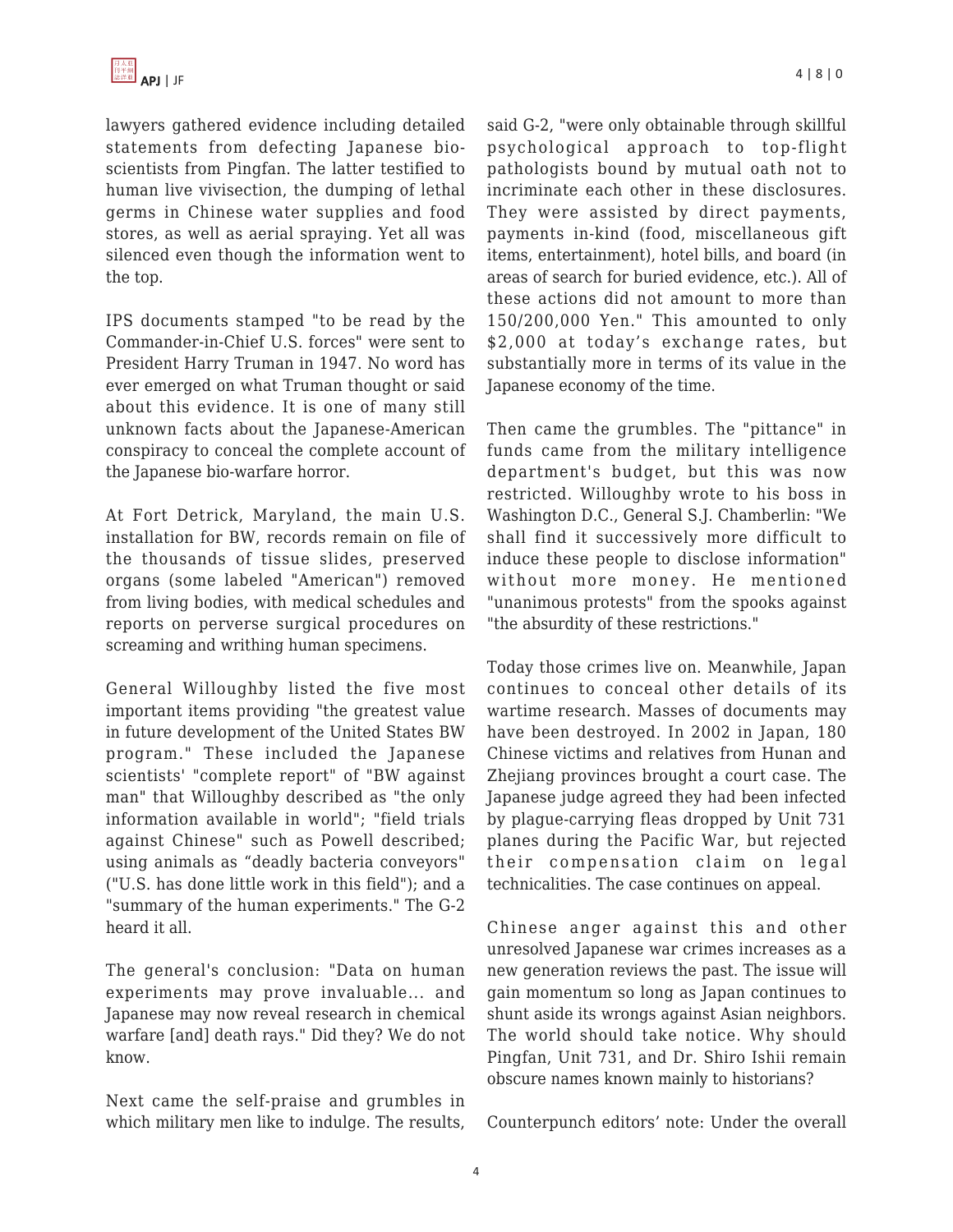

codename Project Paperclip US intelligence agencies made similarly diligent efforts to acquire the research records of Nazi doctors working in the death camps. They also brought over several of the Nazi medical experimenters and set them to work in US military research centers such as Ft. Detrick. The Nazi research was quickly put into play in the field. In 1950, the CIA's Office of Security, headed at the time by Sheffield Edwards, opened a project called Bluebird whose object was to get an individual "to do our bidding against his will and even against such fundamental laws of nature as self-preservation." The first Bluebird operations were conducted in Japan in October 1950 and were reportedly witnessed by Richard Helms, who would later run the Agency. Twenty-five North Korean POWs were given alternating doses of depressants and stimulants. The POWs were shot up with barbituates, putting them to sleep, then abruptly awoken with injections of amphetamines, put under hypnosis, then interrogated. The operation was, of course, in total contravention of international protocols. The Bluebird interrogations continued through the duration of the Korean War. This history is laid out in detail in our book Whiteout: the CIA, Drugs and the Press, Verso, available from Counterpunch. AC/JSC.

Christopher Reed is a journalist, living in Japan. He can be reached at christopherreed@earthlink.net

This is an expanded and documented version of an article that originally appeared in Counterpunch May 27-29, 2006. Posted at Japan Focus on August 1, 2006.

http://www.counterpunch.org/reed05272006.ht ml>

http://www.counterpunch.org/reed05272006.ht ml